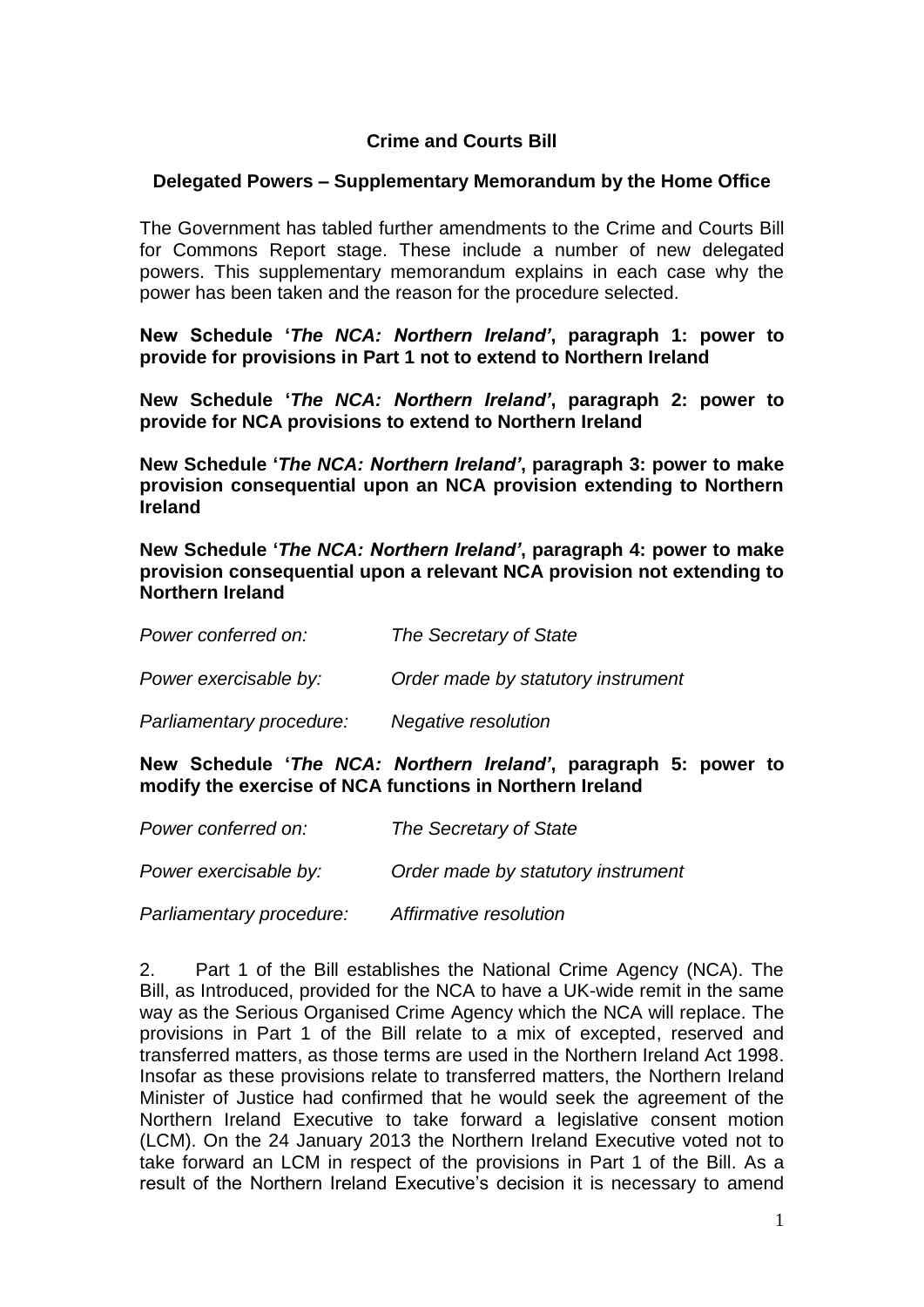the Bill in order to honour the convention that the Westminster Parliament does not legislate on devolved matters without the consent of the Northern Ireland Assembly (the "Sewel convention"). Discussions are continuing with the Northern Ireland Minister for Justice and between the parties in Northern Ireland. The Government remains hopeful that agreement can be reached in the future and, therefore, in framing the amendments we have sought to provide a mechanism for the NCA provisions to apply fully to Northern Ireland should the Northern Ireland Assembly agree to change the position currently taken.

3. New Schedule "*The NCA: Northern Ireland'* provides that specified "relevant NCA provisions" in Part 1 of the Bill will not extend to Northern Ireland, except by order and with the consent of the Northern Ireland Assembly (in so far as they relate to transferred matters without being ancillary to excepted or reserved matters). The point here is that the need for an LCM arises where a Bill contains provision which is within the legislative competence of the Northern Ireland Assembly and deals substantively with transferred matters. So if a specified "relevant NCA provision" does not extend to Northern Ireland by virtue of paragraph 1(1) of the new Schedule, it cannot give rise to the need for legislative consent. Limiting extent in this way therefore deals with the immediate problem: that the Bill cannot be enacted as it currently stands without breaching the Sewel Convention.

4. However, in order to afford the necessary flexibility to give effect in the future to any agreement in Northern Ireland in respect of these provisions, the new Schedule include five order-making powers as follows:

- a) Paragraph 1(2) enables the Secretary of State to provide that any other provision of Part 1 of the Crime and Courts Act (that is, a provision which is not a specified "relevant NCA provision") is not to extend to Northern Ireland;
- b) Paragraph 2 enables the Secretary of State to reverse the effect of an order under paragraph 1 or to provide that a relevant NCA provision shall extend to Northern Ireland;
- c) Paragraph 3 enables the Secretary of State to make such provision as she considers appropriate, in consequence of, or in connection with a provision in the Act extending to Northern Ireland by virtue of an order under paragraph 2;
- d) Paragraph 4 enables the Secretary of State to make such provision as she considers appropriate, in consequence of, or in connection with, a provision in the Act not extending to Northern Ireland. It is envisaged this power will be relied upon, for example, to provide for the modification and application of certain Police and Criminal Evidence (PACE) Act provisions in Northern Ireland in relation to the exercise there by NCA officers of immigration and customs powers. The provision made will be similar to that in the PACE application order which applies to HM Revenue and Customs officers in Northern Ireland); and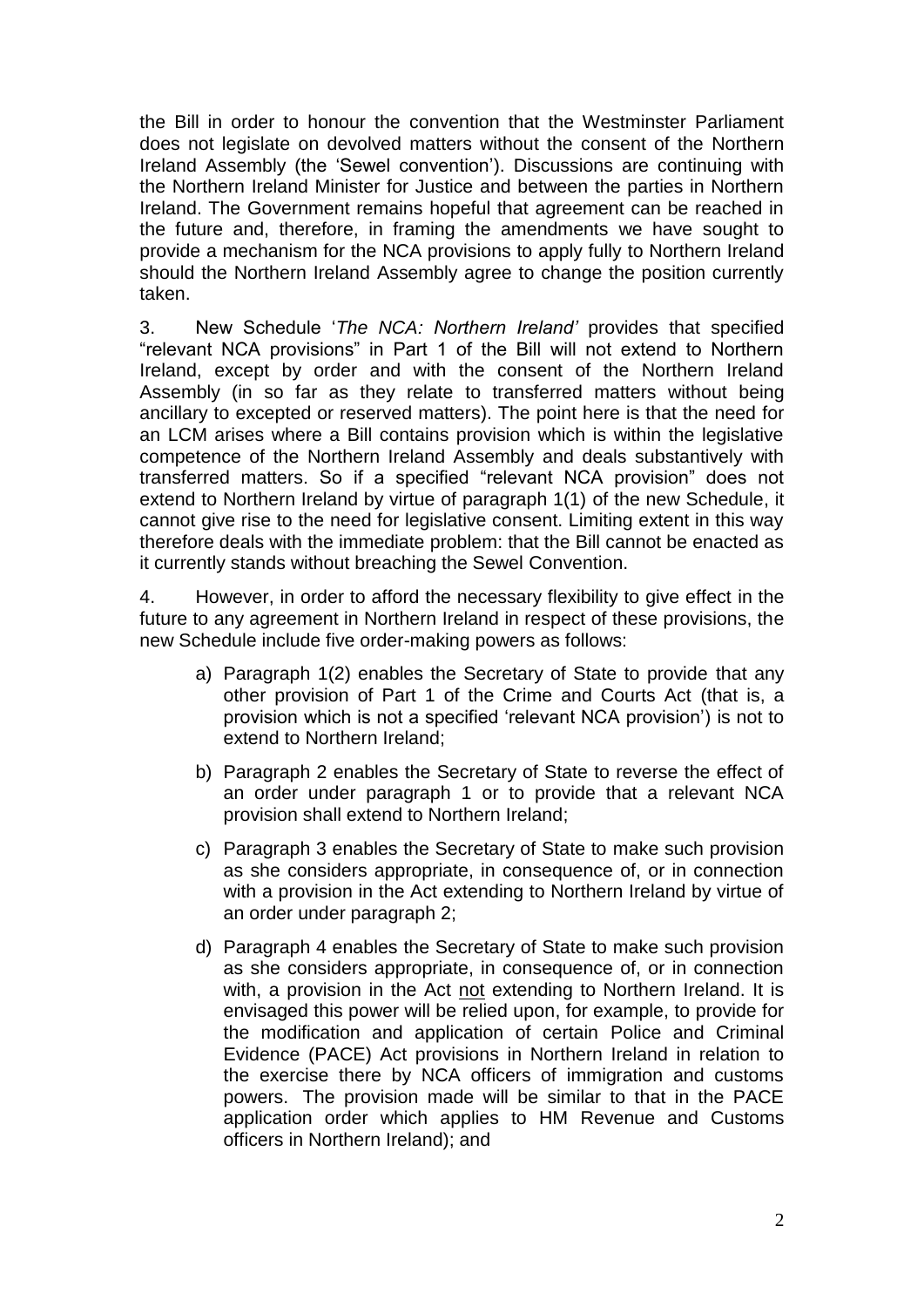e) Paragraph 5 enables the Secretary of State to modify the ways in which (a) the NCA's functions are exercised in Northern Ireland; or (b) the exercise of NCA functions in Northern Ireland is planned or supervised. It is envisaged this power will be used by the Secretary of State if agreement is reached to enable the NCA to operate fully in Northern Ireland as it does in the rest of the United Kingdom, but that such agreement is conditional on certain modifications being made to the statutory framework as it applies in Northern Ireland.

5. The Government considers the inclusion of these order-making powers affords the necessary flexibility: to apply the provisions of Part 1 to Northern Ireland in a modified form (that is, excluding "relevant NCA provisions" and any other consequential modifications) should there be no agreement from the Northern Ireland Assembly to extend the relevant NCA provisions there; to apply the provisions of Part 1 to Northern Ireland in their current form (without the modifications made by new Schedule "*The NCA: Northern Ireland'*) should agreement be reached from the Northern Ireland Assembly on that basis; or to apply the provisions of Part 1 to Northern Ireland in modified form should agreement be reached from the Northern Ireland Assembly on that basis.

6. As the order-making powers need to be capable of changing the law in Northern Ireland (and perhaps doing so in a transferred area), paragraph 6 provides any exercise of the new powers which makes transferred provision would require the consent of the Northern Ireland Assembly.

7. Paragraph 7 of the new Schedule enables an order under paragraph 2, 3, 4 or 5 to include provision: (a) conferring, removing or otherwise modifying an NCA function or a function of the Secretary of State, or (b) amending, repealing, revoking or otherwise modifying any enactment. This power recognises that any order made under paragraphs 2 to 5 of the new Schedule may, in particular, need to make textual amendments to Part 1 of the Crime and Courts Act to modify its application to Northern Ireland, or to modify one or more of the enactments amended in Parts 2 and 3 of Schedule 8 to the Bill. Such amendments may be needed to ensure that the right result is achieved when clause 14(1) (abolition of SOCA) comes into force. However, these enactments will only be amended by the Secretary of State to the extent it is necessary to ensure that the role that has been carried out by SOCA in Northern Ireland in so far as it relates to transferred matters can in future be carried out by another body in Northern Ireland. The order may also make provision to ensure that where activity relates to a mix of reserved/transferred matters, that the NCA can continue to carry out that activity in respect of the reserved matters. These types of amendments to UK-wide legislation, such as Part 5 of the Proceeds of Crime Act 2002 (POCA), in so far as they relate to transferred matters will be subject to the consent of the Northern Ireland Assembly by virtue of paragraph 6 of the new Schedule. As part of the "ripple effect", there may also be a need to make further amendments to other provisions in POCA in consequence of the amendment to the "relevant NCA provision" in Schedule 8. Notwithstanding this, the Government expects the majority of minor and consequential amendments and repeals listed in Parts 2 and 3 of Schedule 8 will remain as set out in that Schedule.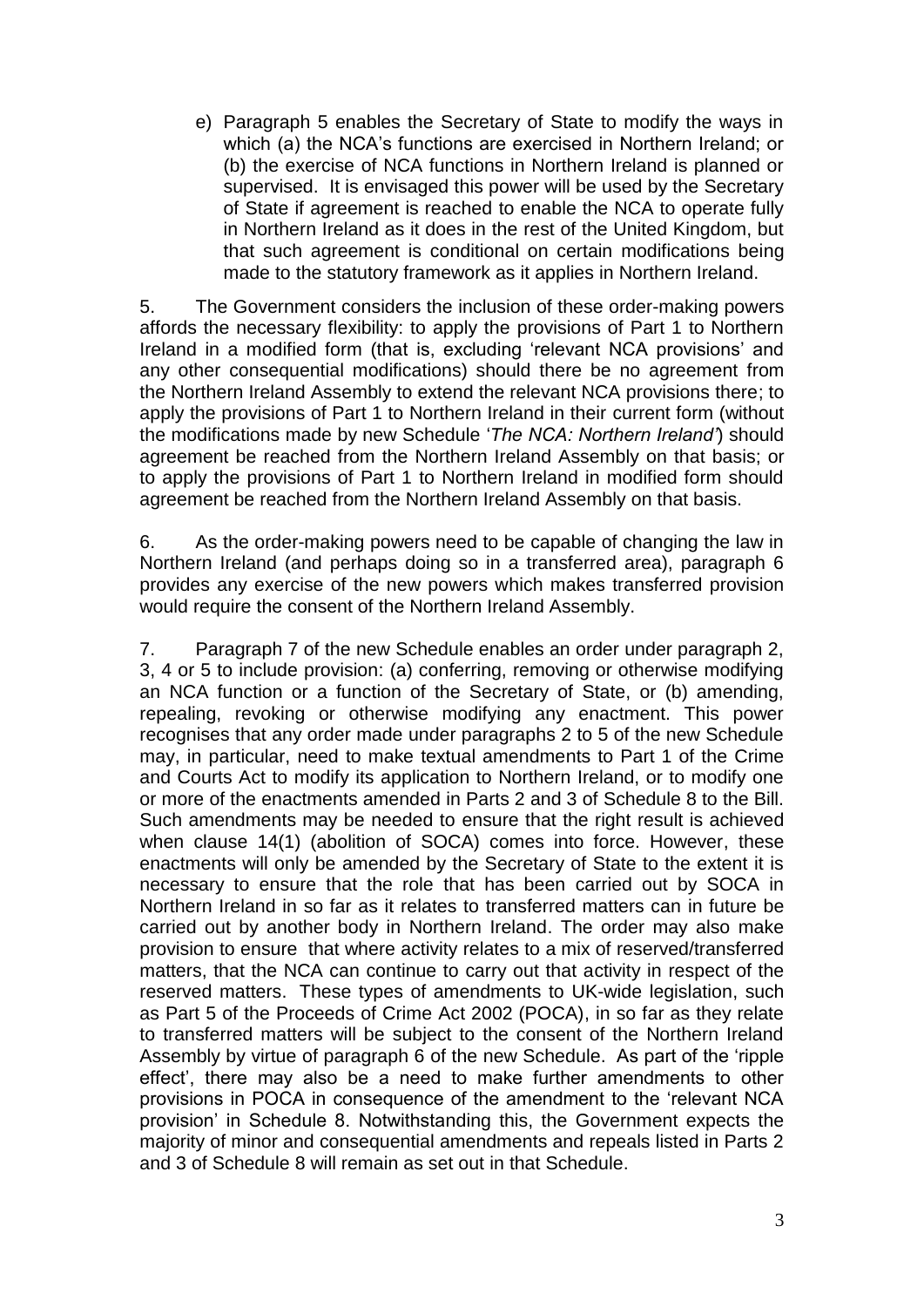8. By virtue of an amendment to clause 43(5) an order made under paragraphs 1(2), 2, 3 and 4 of the new Schedule will be subject to the negative procedure. Whilst it is recognised that to the extent that these ordermaking powers are Henry VIII powers they would ordinarily be subject to the affirmative procedure, the Government considers the negative procedure is appropriate in this instance for the following reasons. First, since the Bill was originally introduced in the House of Lords in May 2012, Parliament has been considering the provisions in Part 1 on the basis that they would operate UKwide. As such, the scheme provided for in that Part has already been subject to close scrutiny. Second, the powers are focused on achieving a narrow and specific outcome, namely modification of the extent of the provisions in Part 1 of the Act (and associated provisions in other enactments) in their application to Northern Ireland. Third, to the extent that any order makes transferred provision, the order will be subject to the consent of the Northern Ireland Assembly.

9. The Government does, however, consider that the order-making power in paragraph 5 of the new Schedule should be subject to the affirmative procedure (see associated amendment to clause 43(4)). This is because this provision will enable the Secretary of State to modify the application of provisions in Part 1 of the Bill to Northern Ireland (as well as making any necessary consequential or associated amendments to other enactments) outwith the framework currently provided for in Part 1 and therefore in a way that has not yet been subject to any parliamentary scrutiny. In contrast, the other order-making powers are aimed at amending, modifying or limiting the territorial extent of the existing provisions in Part 1 of the Bill.

## **New Schedule '***Proceeds of crime provisions: Northern Ireland'***, paragraph 3: power to provide for relevant civil recovery provisions to extend to Northern Ireland**

**New Schedule '***Proceeds of crime provisions: Northern Ireland'***, paragraph 4: power to make provision consequential upon a relevant civil recovery provision extending to Northern Ireland**

**New Schedule '***Proceeds of crime provisions: Northern Ireland'***, paragraph 5: power to make provision consequential upon a relevant a civil recovery NCA provision not extending to Northern Ireland**

| Power conferred on:      | The Secretary of State             |
|--------------------------|------------------------------------|
| Power exercisable by:    | Order made by statutory instrument |
| Parliamentary procedure: | Negative resolution                |

10. The order-making powers in new Schedule "*Proceeds of crime provisions: Northern Ireland'* (focussing on "relevant civil recovery provisions" and "relevant investigation provisions") mirror those in paragraphs 2, 3 and 4 of new Schedule "*The NCA: Northern Ireland',* as such the rationale for taking